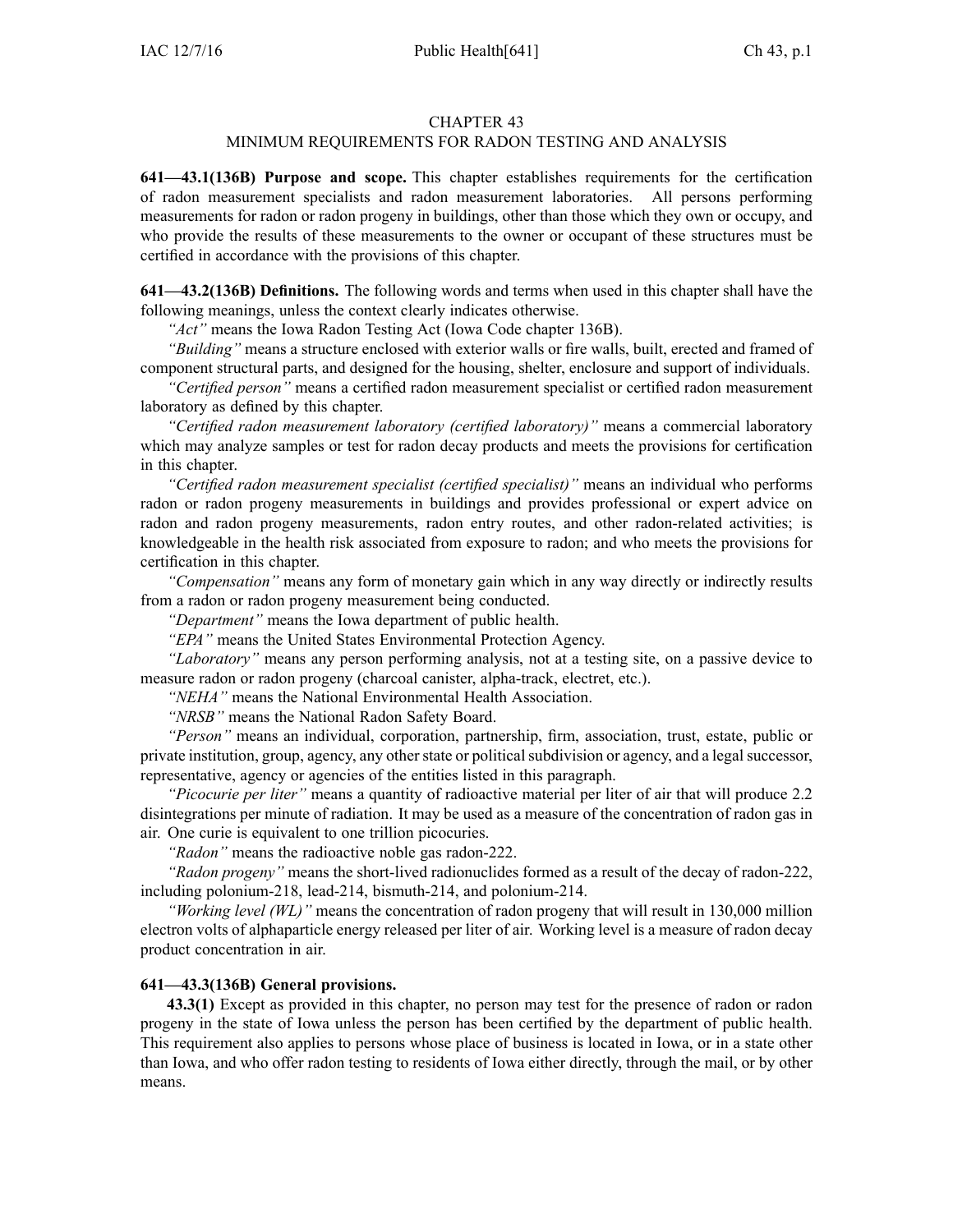**43.3(2)** Individual qualifications for radon measurement specialist. No individual may be certified as <sup>a</sup> radon measurement specialist unless all of the following conditions are met:

*a.* Be at least 18 years of age at the time of application;

*b.* Possess two years of relevant professional work experience. Relevant postsecondary education may be substituted for professional work experience. Relevant postsecondary education includes <sup>a</sup> college curriculum in architecture, engineering, building construction or the physical sciences. Relevant professional work experience includes house testing/evaluation for the presence of radon, design and installation of heating, ventilation and air-conditioning systems, design or construction of buildings, or related activities approved by the department of public health;

*c.* Use detection devices approved by EPA and the department to measure radon. The detection device must be obtained from an Iowa certified radon measurement laboratory. When <sup>a</sup> portable electronic detection device is used, the device must be calibrated on at least an annual basis by the manufacturer, or by persons acceptable to the department. The records of calibration must be maintained for review by the department or agents of the department.

**43.3(3)** Requirements for continued certification shall include the following:

*a.* A certified person located within the state of Iowa shall allow the department, its agents, employees, and contractors, upon presentation of appropriate credentials, to have access without undue delay to the person's facilities, offices and files for inspection and examination of records and equipment. The certified person shall also allow the department, its agents, employees, and contractors to accompany the person while performing any radon measurement, for the purpose of inspection of those activities, with the approval of the property owner or resident on whose property the activities are being performed.

*b.* The certified person shall remain in compliance with the Act and this chapter. [**ARC [2838C](https://www.legis.iowa.gov/docs/aco/arc/2838C.pdf)**, IAB 12/7/16, effective 1/11/17]

### **641—43.4(136B) Application for certification.**

**43.4(1)** An application for certification or renewal of certification as <sup>a</sup> radon measurement specialist or <sup>a</sup> radon measurement laboratory shall be filed on <sup>a</sup> form or other electronic document as prescribed by the department and shall contain complete and accurate information.

*a.* An application for <sup>a</sup> radon measurement specialist must include:

(1) Proof of successful completion of <sup>a</sup> department-approved training course on radon/radon progeny measurements. A certificate of attendance is required.

(2) Proof of successful completion of an examination approved by this department. A letter from NEHA or NRSB showing <sup>a</sup> passing score for the radon measurement specialist examination fulfills this requirement.

(3) Proof of two years of postsecondary education in architecture, natural science, engineering, or <sup>a</sup> related discipline. A college transcript must be included to fulfill this requirement or <sup>a</sup> detailed resume evidencing two years of relevant professional work experience, such as conducting professional home inspections; or the design and installation of heating, ventilation and air-conditioning systems; or the design or construction of buildings; or related activities approved by the department; or <sup>a</sup> combination of professional work experience and postsecondary education.

(4) A quality assurance/quality control (QA/QC) plan for all measurement devices and equipment. If laboratory devices are used, the names and addresses of the Iowa certified radon measurement laboratories must be included. If <sup>a</sup> continuous radon monitor is used, the name of the manufacturer, model, and picture of the monitor must be included. The manufacturer of any device used must have EPA or other national agency approval which indicates the device has been approved for measuring radon. Only measurement devices from Iowa certified radon measurement laboratories or <sup>a</sup> continuous radon monitor that has been satisfactorily calibrated and approved by the Iowa radon program are allowed for use in performing radon measurements.

(5) Standard operating procedures (SOPs). Procedures must include information concerning the placement and pickup of devices used, who performs the tests, and what measures will be used to ensure all tests are in conformance with EPA protocols and procedures.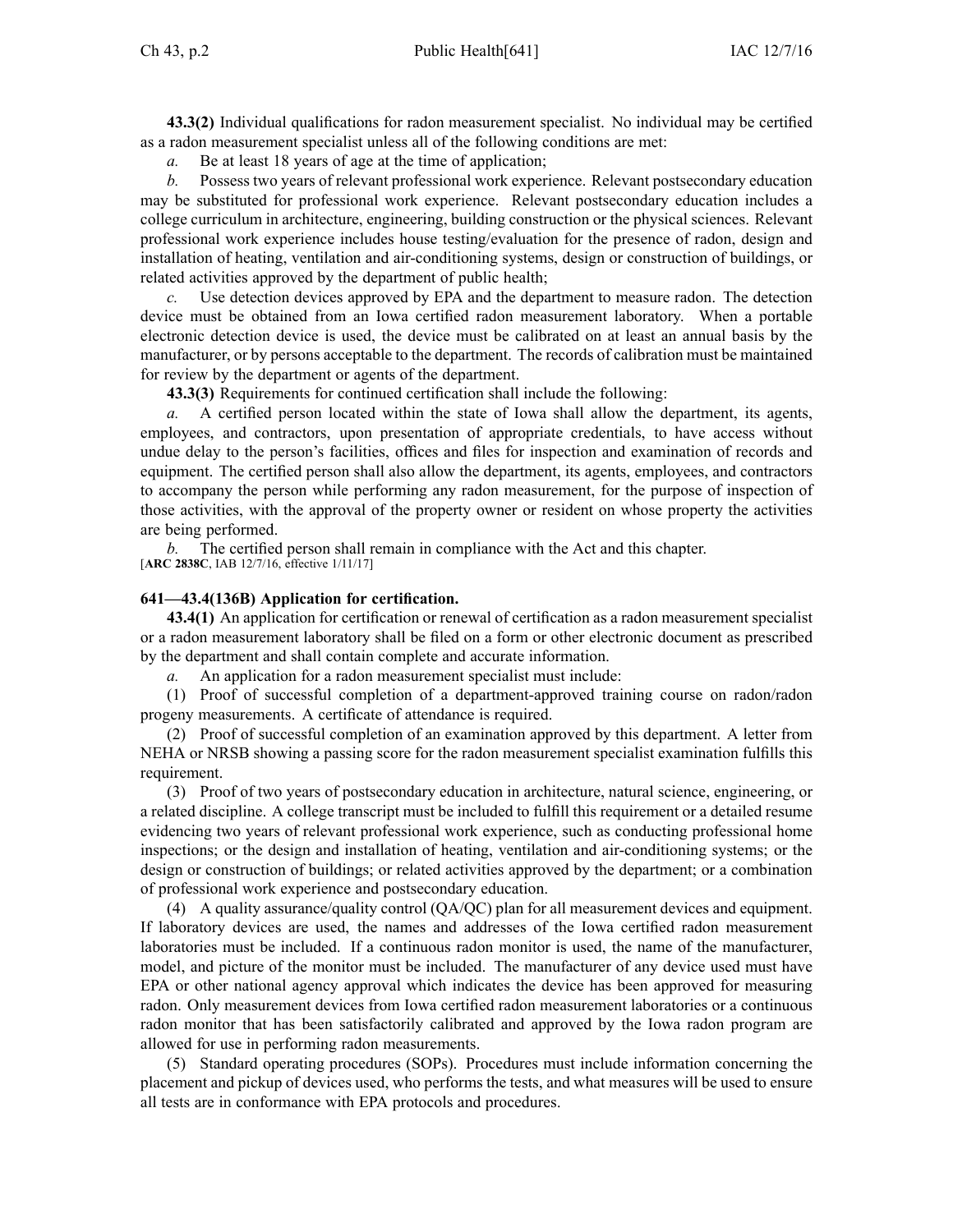(6) A signed statement that the individual will follow all EPA radon measurement guidelines and protocols.

(7) A signed statement that the individual will submit radon test results every 30 days to the Iowa radon program within the department. The radon test results shall be submitted in <sup>a</sup> manner that is approved by the department.

(8) A signed statement that the individual will keep all records for <sup>a</sup> minimum of five years after the radon test is completed.

(9) A copy of the confidentiality waiver that reports results to the customer as outlined in Iowa Code section [136B.2](https://www.legis.iowa.gov/docs/ico/section/136B.2.pdf).

(10) A signed statement that the individual willsubmit to the department within 14 working days any changes in the original application and that the individual will acquire at least eight hours of continuing education credits every two years before certification is renewed.

(11) The fee specified in [43.4\(6\)](https://www.legis.iowa.gov/docs/iac/rule/641.43.4.pdf).

*b.* An application for <sup>a</sup> radon measurement laboratory must include:

(1) Proof of successful participation in the NEHA or NRSB Radon/Radon Progeny Measurement Proficiency Program.

(2) A quality assurance plan and quality control procedures for all measurements and equipment.

(3) A signed statement that all EPA, NEHA and NRSB and any department measurement guidelines and protocols will be followed.

(4) Name(s) and address(es) of any retail operation(s) selling the laboratory's testing service(s) within Iowa.

(5) A signed statement that all changes in the original application will be submitted to the department within 14 working days.

(6) The fee specified in [43.4\(6\)](https://www.legis.iowa.gov/docs/iac/rule/641.43.4.pdf).

**43.4(2)** The department may require the applicant to submit supplementary statements containing additional information to enable the department to determine whether an application should be approved or denied, or whether <sup>a</sup> previously issued certification should be amended, suspended, or revoked.

**43.4(3)** Each application or supplementary statement shall be signed by either the applicant personally, or <sup>a</sup> person authorized in writing by the applicant to do so on the applicant's behalf.

**43.4(4)** A certification will be valid for one year following the date of issuance. No radon measurement covered by this chapter can be conducted after the expiration of the term of certification unless an application for renewal certification has been received by the department 30 days prior to the expiration date of certification and is pending approval. If the application is rejected, no radon test or measurement may be conducted by that applicant in the state of Iowa if <sup>a</sup> financial arrangemen<sup>t</sup> is involved.

**43.4(5)** Renewal of an annual certification must contain all the information requested in the Notice of Renewal for certification along with the fee specified in subrule [43.4\(6\)](https://www.legis.iowa.gov/docs/iac/rule/641.43.4.pdf). The application to renew credentials must also include <sup>a</sup> signed and dated continuing education form and <sup>a</sup> copy of <sup>a</sup> course certificate which indicates the name of the individual receiving continuing education, the amount of continuing education the individual hasreceived, and the date the continuing education course was given.

**43.4(6)** Radon certification fees. Any person wishing to become certified as <sup>a</sup> radon measurement specialist or as <sup>a</sup> radon measurement laboratory is required to pay fees sufficient to defray the cost of administering this chapter. Fees which must be submitted are as follows:

*a.* Application fee.

(1) Each person with Iowa residency wishing certification under the provisions of [641—43.1\(136B\)](https://www.legis.iowa.gov/docs/iac/rule/641.43.1.pdf) shall pay <sup>a</sup> nonrefundable \$25 application fee.

(2) Each person without Iowa residency wishing certification under [641—43.1\(136B\)](https://www.legis.iowa.gov/docs/iac/rule/641.43.1.pdf) shall pay <sup>a</sup> nonrefundable \$100 application fee.

*b.* Annual certification fee.

(1) Each individual requesting certification and renewing certification as <sup>a</sup> radon measurement specialist must pay a nonrefundable annual fee of \$250.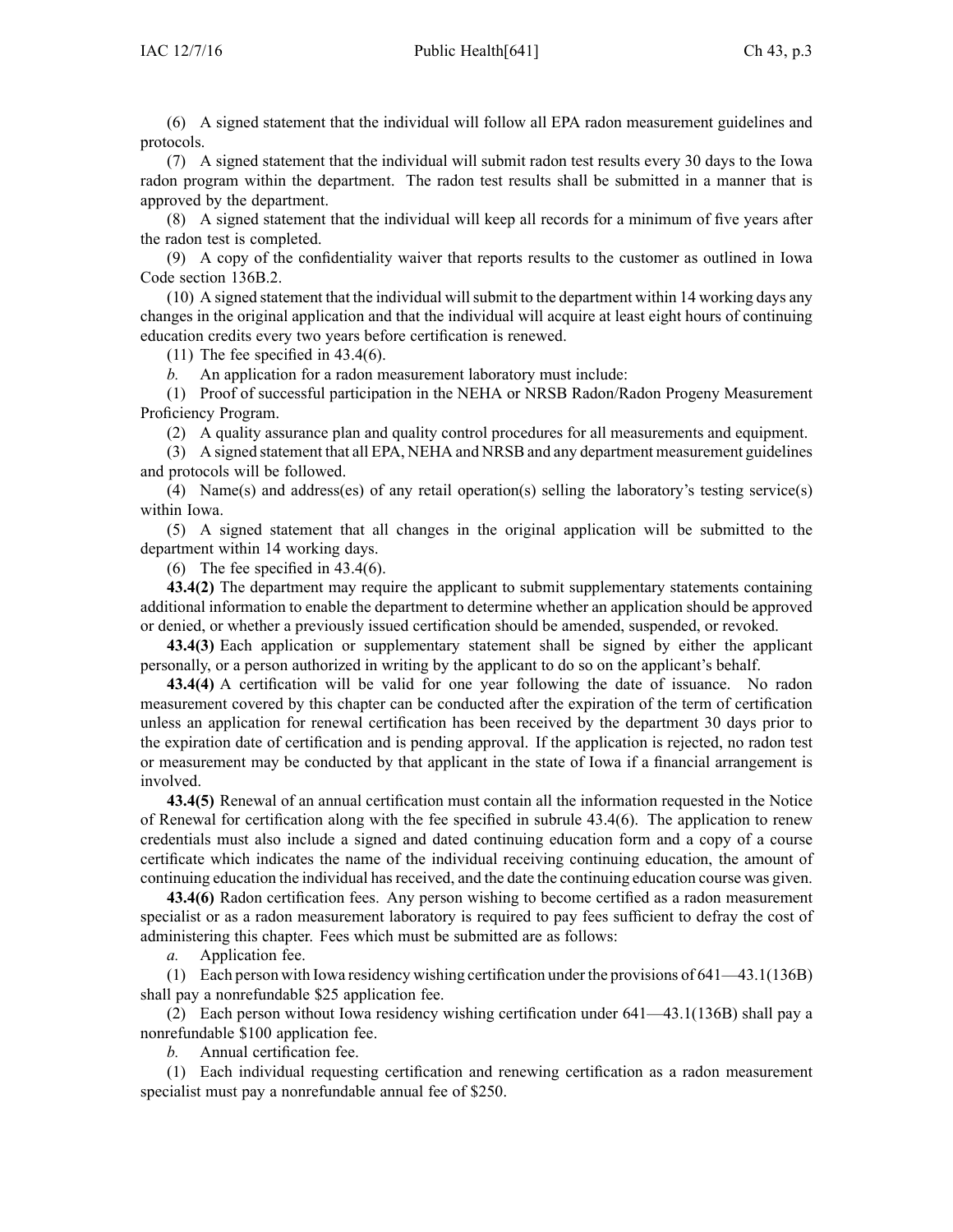(2) Each person requesting certification and renewing certification as <sup>a</sup> radon measurement laboratory must pay <sup>a</sup> nonrefundable annual fee of \$500.

*c.* Each person wishing to give reciprocal recognition of credentials from another jurisdiction must pay the appropriate fees in [43.4\(6\)](https://www.legis.iowa.gov/docs/iac/rule/641.43.4.pdf).

*d.* Returned check and late fees. Persons who fail to pay required feesto the department are subject to the following penalty(ies):

(1) \$15 for each insufficient funds check submitted for paymen<sup>t</sup> of radon testing fees.

(2) \$25 per month for failure to pay annual radon testing certification fees starting after the annual renewal date or date of expiration.

*e.* If paymen<sup>t</sup> is not received and the certification has been expired 30 days, certification shall become inactive. In order to reinstate certification after 30 days pas<sup>t</sup> the expiration date, the person must reapply and pay the appropriate fees as outlined in this subrule. [**ARC [2838C](https://www.legis.iowa.gov/docs/aco/arc/2838C.pdf)**, IAB 12/7/16, effective 1/11/17]

### **641—43.5(136B) Enforcement actions.**

**43.5(1)** Rescinded ARC 2838C, IAB [12/7/16](https://www.legis.iowa.gov/docs/aco/bulletin/12-07-2016.pdf), effective 1/11/17.

**43.5(2)** The department may deny, suspend, revoke, modify the certification of <sup>a</sup> person, place on probation, impose <sup>a</sup> civil penalty, or refer the case to the office of the county attorney for possible criminal penalties pursuan<sup>t</sup> to Iowa Code chapter [136B](https://www.legis.iowa.gov/docs/ico/chapter/136B.pdf), or any combination thereof, when it finds that <sup>a</sup> certified person or <sup>a</sup> person who is not certified has committed any of the following:

*a.* Failing to submit required information or notifications in <sup>a</sup> timely manner;

*b.* Failing to maintain the required records;

*c.* Falsifying approval records, qualifications, or other information or documentation related to certification approval;

*d.* Failing to comply with the training standards and requirements in [43.3\(2\)](https://www.legis.iowa.gov/docs/iac/rule/641.43.3.pdf);

*e.* Submitting in the application for approval or reapproval false or misleading statements which the department relied upon in approving the application;

*f.* Failing to comply with federal, state, or local statutes and regulations, including the requirements of this chapter;

Knowingly making misleading, deceptive, untrue, or fraudulent representations involving radon, or engaging in unethical conduct or practice harmful or detrimental to the public. Proof of actual injury need not be established;

*h.* Using untruthful or improbable statements in advertisements. Use of these statements includes, but is not limited to, the presentation of information to the public by training programs that is false, deceptive, or misleading, or that is promoted through fraud or misrepresentation;

*i.* Falsifying reports and records required by this chapter;

*j.* Accepting any fee by fraud or misrepresentation;

*k.* Revocation, suspension, or other disciplinary action taken by <sup>a</sup> certification or licensing authority of this state, another state, territory, or country; or failure by the firm or individual to repor<sup>t</sup> such action in writing within 30 days of the final action by such certification or licensing authority. A stay by an appellate court shall not negate this requirement; however, if such disciplinary action is overturned or reversed by <sup>a</sup> court of last resort, the repor<sup>t</sup> shall be expunged from the records of the board;

*l.* Failing to comply with the terms of a department order or the terms of a settlement agreement or consent order;

*m.* Representation by <sup>a</sup> firm or individual that the firm or individual is certified when the certification has been suspended or revoked or has not been renewed;

*n.* Failing to respond within 30 days of receipt of communication from the department that was sent by registered or certified mail;

*o.* Engaging in any conduct that subverts or attempts to subvert <sup>a</sup> department investigation;

*p.* Failing to comply with <sup>a</sup> subpoena issued by the department or failing to cooperate with <sup>a</sup> department investigation;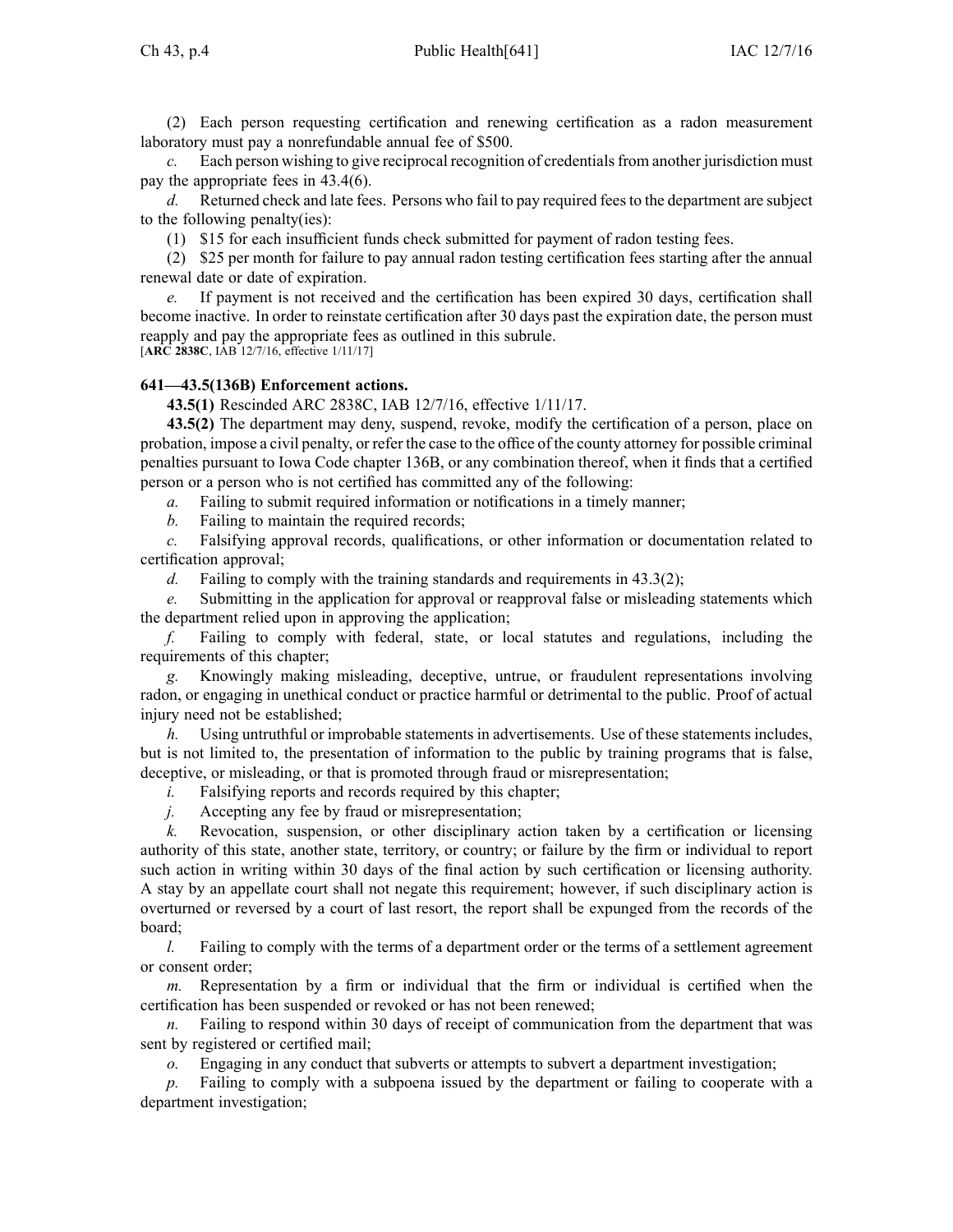*q.* Failing to pay costs assessed in any disciplinary action;

*r.* Any condition revealed by the application, supplementary statement, report, record, or other evidence, which would warrant the department's refusal to grant a certification on an original application;

*s.* Being discontinued or removed from the NEHA or NRSB Radon/Radon Progeny Measurement Proficiency Program; or

*t.* Failing to submit radon test data as required in [641—43.6](https://www.legis.iowa.gov/docs/iac/rule/641.43.6.pdf)(136B). [**ARC [2838C](https://www.legis.iowa.gov/docs/aco/arc/2838C.pdf)**, IAB 12/7/16, effective 1/11/17]

## **641—43.6(136B) Reporting requirements.**

**43.6(1)** A certified person must submit to the department within 30 days after any radon/radon progeny testing, or at the reques<sup>t</sup> of the department prior to testing, the address or location of the building, the name and telephone number of the owner(s) of the building where the radon testing will be conducted and the results of any tests performed.

**43.6(2)** The results for each test conducted shall include, but not necessarily be limited to:

*a.* The method used for radon or radon decay product testing, media tested, and conditions under which the testing was or will be performed.

*b.* The level or floor of building where the test(s) was or will be conducted.

*c.* The results of the test(s) in picocuries/liter (pCi/l) of radon gas or working level (WL) of radon decay products.

*d.* The date on which the test was or will be conducted.

*e.* The purpose of the test.

**43.6(3)** Rescinded IAB [5/29/91](https://www.legis.iowa.gov/docs/aco/bulletin/05-29-1991.pdf), effective 5/10/91.

**43.6(4)** A certified person shall:

- *a.* Cooperate with the department when conducting field evaluations.
- *b.* Notify the department within 14 days of any changes in testing results or procedures.

*c.* Not disclose to any other person, excep<sup>t</sup> to the department, the results of <sup>a</sup> test or the address or the name of the owner of <sup>a</sup> nonpublic building that the person tested for the presence of radon gas and radon progeny, unless the owner of the building waives, in writing, this right of confidentiality. However, <sup>a</sup> person certified or credentialed pursuan<sup>t</sup> to Iowa Code section [136B.1](https://www.legis.iowa.gov/docs/ico/section/136B.1.pdf) may disclose the results of <sup>a</sup> test performed by the person for the presence of radon and radon progeny to <sup>a</sup> potential buyer of <sup>a</sup> nonpublic building when an offer to purchase has been presented by the buyer and if the potential buyer paid for the testing. Any test results disclosed shall be results of <sup>a</sup> test performed within the five years prior to the date of the disclosure.

[**ARC [2838C](https://www.legis.iowa.gov/docs/aco/arc/2838C.pdf)**, IAB 12/7/16, effective 1/11/17]

**641—43.7(136B) Training and continuing education programs.** Each person conducting radon-related activities shall complete <sup>a</sup> radon measurement training program approved by the department. All certified individuals must participate in <sup>a</sup> continuing education program every other year that consists of <sup>a</sup> minimum of eight hours of department-approved courses or seminars on either radon measurement or mitigation or both.

**641—43.8(136B) Exemptions.** Certification requirements shall not apply to:

1. Those persons who test for radon/radon decay products in buildings that they own or who perform radon tests for no compensation.

2. State officials who are conducting radon testing as par<sup>t</sup> of the state's radon testing program or local officials who are acting on behalf of the state or administering <sup>a</sup> local program, and approved by the department.

3. Officials who are conducting radon testing as par<sup>t</sup> of governmen<sup>t</sup> programs in the United States or contractors working for the United States government. [**ARC [2838C](https://www.legis.iowa.gov/docs/aco/arc/2838C.pdf)**, IAB 12/7/16, effective 1/11/17]